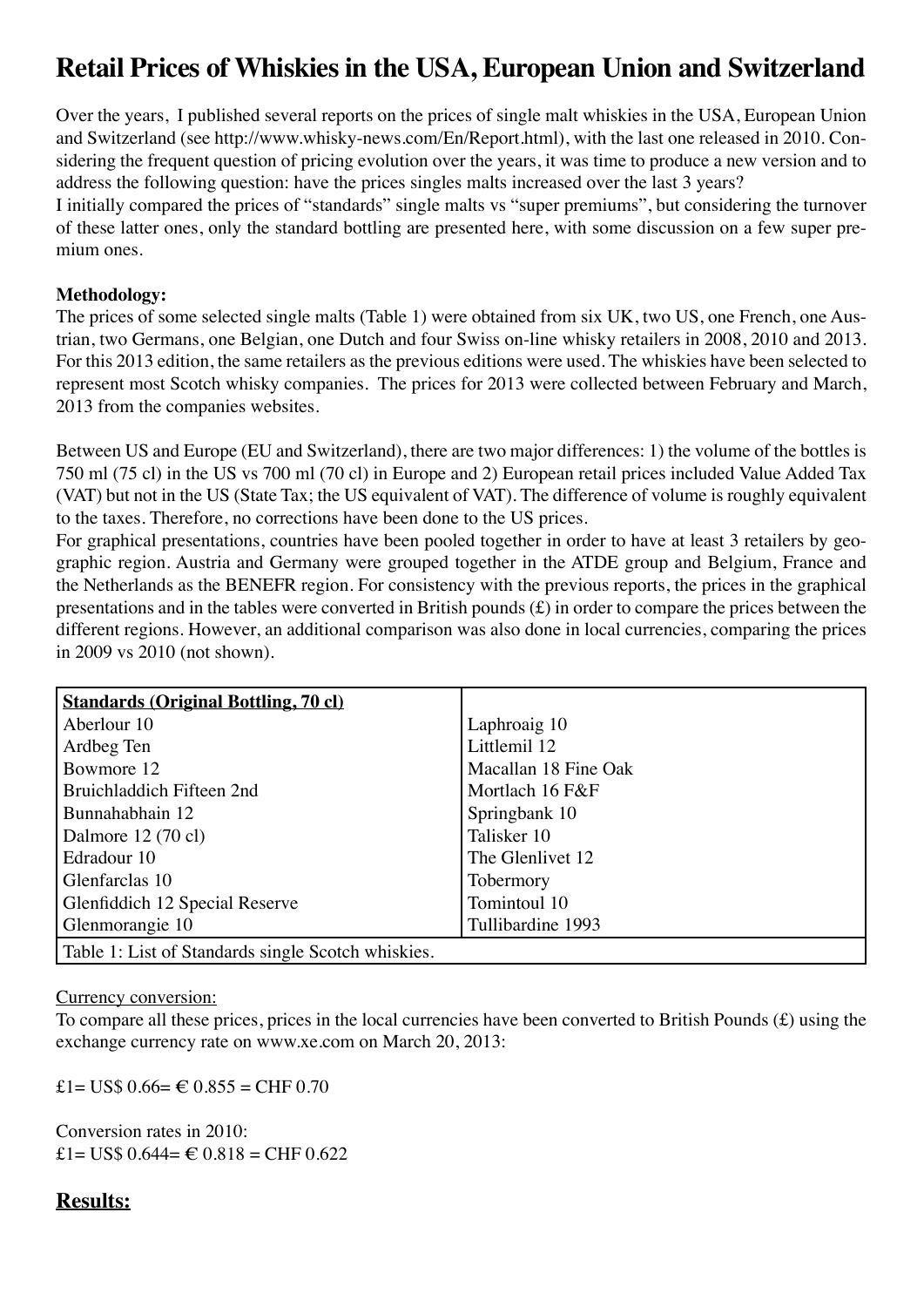**Table 1: Average prices for the selected retailers in 2008, 2010, and 2013 in GBP (£) for each standard single malt.**

|                      | 2008  | 2010  | 2013   |
|----------------------|-------|-------|--------|
| Aberlour 10          | 22.49 | 25.50 | 27.03  |
| Ardbeg Ten           | 29.38 | 35.73 | 40.07  |
| Bowmore 12           | 24.94 | 29.78 | 31.96  |
| Bunnahabhain 12      | 27.52 | 33.30 | 34.89  |
| Dalmore 12           | 25.69 | 34.65 | 38.37  |
| Edradour 10          | 30.43 | 35.42 | 36.45  |
| Glenfarclas 10       | 24.30 | 28.83 | 28.72  |
| Glenfiddich 12       | 23.12 | 26.63 | 26.69  |
| Glenmorangie 10      | 25.82 | 30.28 | 30.54  |
| Laphroaig 10         | 24.29 | 28.57 | 32.55  |
| Littlemil 12         | 27.54 | 32.29 | 40.87  |
| Macallan 18 Fine Oak | 71.96 | 92.98 | 116.34 |
| Mortlach 16 F&F      | 38.99 | 51.60 | 62.40  |
| Springbank 10        | 31.88 | 37.52 | 37.71  |
| Talisker 10          | 28.47 | 32.22 | 33.69  |
| The Glenlivet 12     | 22.77 | 26.50 | 30.24  |
| Tobermory            | 23.85 | 26.84 | 33.88  |
| Tomintoul 10         | 25.81 | 27.53 | 29.21  |
| Tullibardine 1993    | 27.08 | 32.89 | 37.63  |
| Average              | 29.76 | 36.28 | 39.43  |

#### **Results:**

Over the last 3 years, the average increase was about 10% (from £36.28 to 39.43), thus corresponding to approximately 3% per annum (see Table 1). This variation was lower than the change between 2008 and 2010, but also shows some marked differences between brands, with prices of brands such as Glenmorangie, Glenfarclas, Springbank or Glenfiddich remaining almost flat, while others have increased of 20%, such as Macallan over the last 3 years and more than 50% since 2008.

When looking at the prices in 2013 by region (see Figure 1), there are some regional differences. However, between shops within the same country, differences could be significant, with for instance one shop in UK selling the Aberlour 10 YO for £23.95 and one for £36.99.



Figure 1: Distribution of the average price per geographical region in £. AT-DE: Austria and Germany, CH: Switzerland, GB: Great Britain, ATDE: Austria & Germany, BENEFR: Belgium, The Netherlands & France, CH: Switzerland. Brands are presented in a chorological order as in Table 1.